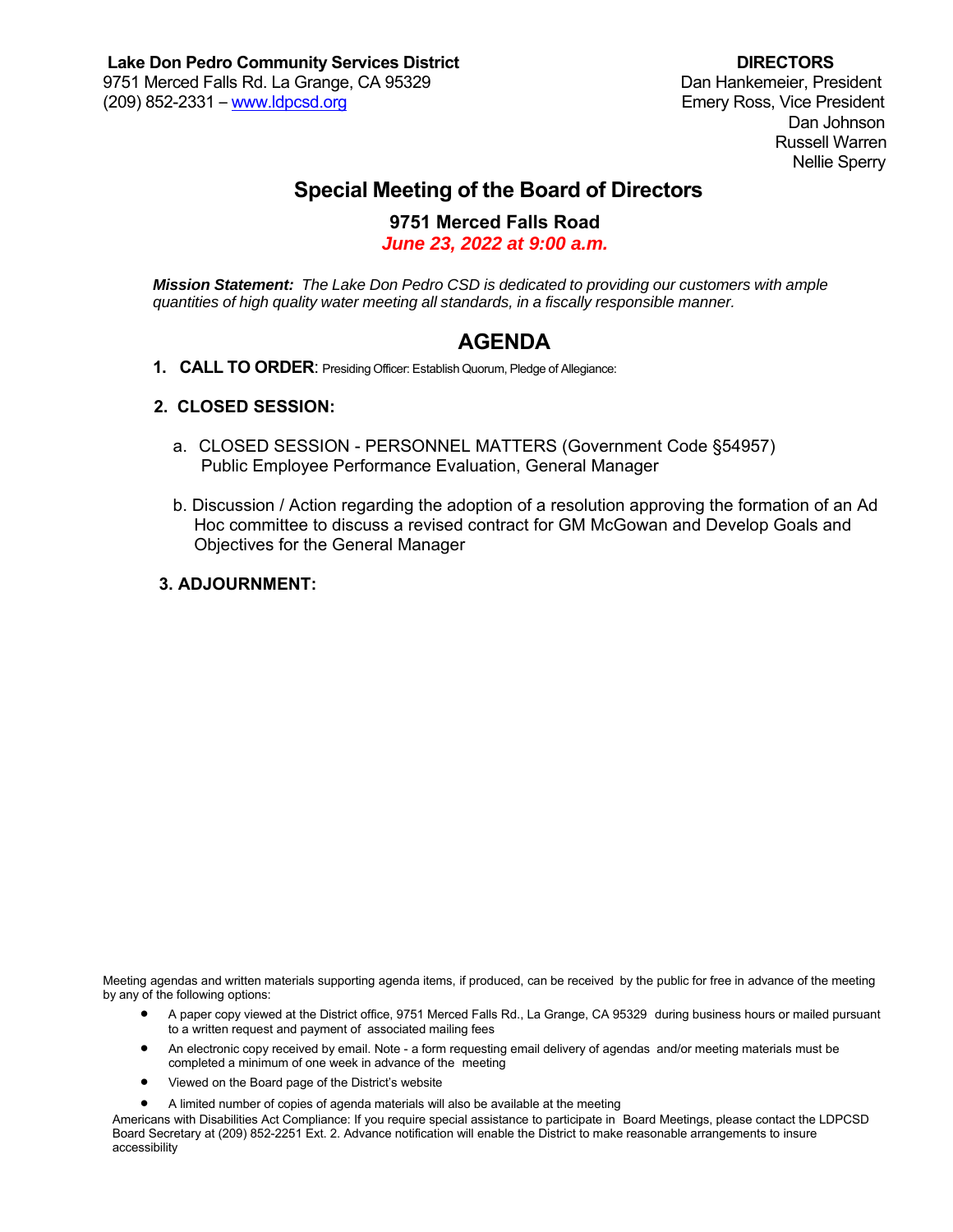#### **RESOLUTION 2022-xxx**

### **RESOLUTION OF THE BOARD OF DIRECTORS OFTHE LAKE DON PEDRO COMMUNITY SERVICES DISTRICT ADOPTING FORMATION OF AN AD HOC COMMITTEE TO DISCUSS A REVISED CONTRACT FOR GM MCGOWAN AND DEVELOP GOALS AND OBJECTIVES FOR THE GENERAL MANAGER**

 **WHEREAS**, the Lake Don Pedro Community Services District (herein referred to as District) is a local government agency formed and operating in accordance with Section §61000 et seq. of the California Government Code; and

 **RESOLVED**, by the Board of Directors of the Lake Don Pedro Community Services District ("District"), at a regular meeting duly held called and held June 23, 2022 at the business office of the District, 9751 Merced Falls Rd, La Grange, CA 95329 as follows:

 **WHEREAS,** the District's Board of Directors has determined the need to establish an Ad Hoc Committee concerning (i) a revised contract for General Manager Patrick McGowan and (ii) develop goals and objectives for the General Manager, and provide recommendations to the District's board of Directors concerning this project; and

 **WHEREAS**, the Board of Directors appointed **(NAME) and (NAME)** to the Ad Hoc Committee for this project; and

 **WHEREAS**, the District's Board pf Directors intends the Ad Hoc Committee to be advisory to the board of Directors only, and the Ad Hoc Committee shall exercise no decision-making authority over any aspect of the District's affairs; and

 **WHEREAS**, the District's Board of Directors intends the Ad Hoc Committee to be limited in duration, and dissolve without further action on a date certain no more than six months from the date of this resolution.

**NOW, THEREFORE, BE IT RESOLVED** that the District's Board of Directors herby establish the Ad Hoc Committee for the limited purpose of (i) discussing a revised contract for GM McGowan, and (ii) discuss and develop goals and objectives for the General Manager, and (iii)provide recommendations to the District's Board of Directors concerning the Project. Said Ad Hoc Committee shall dissolve without further action of the Board of Directors on September 19, 2022, unless terminated earlier by action of the Board of Directors.

**THE FOREGOING RESOLUTION WAS DULY AND REGULARLY ADOPTED** by the Board of Directors of the Lake Don Pedro Community Services District on June 23<sup>nd</sup>, by the following vote:

AYES: NOES: Absent: Abstain: